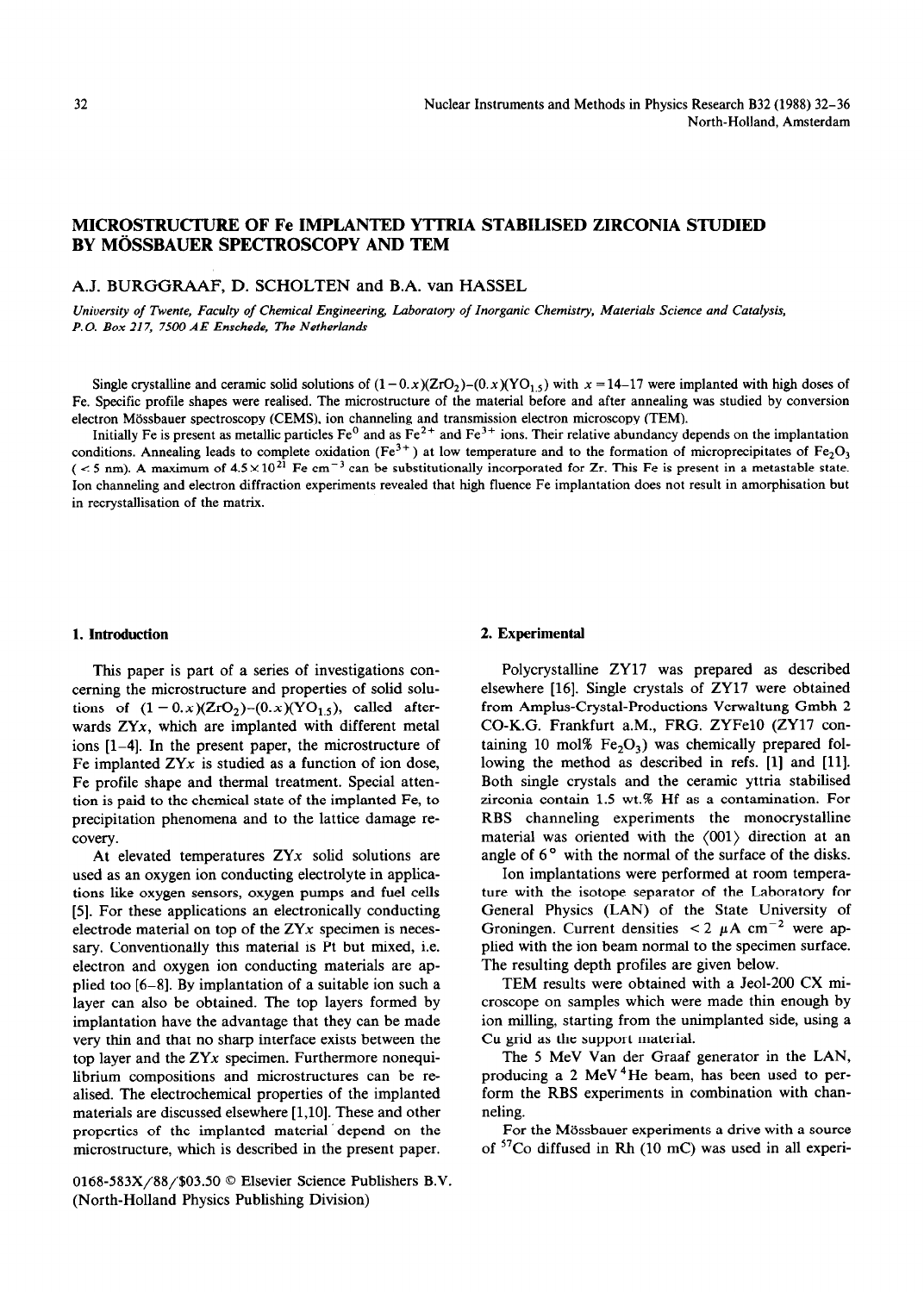

Fig. 1. Fe depth profiles in ZY16: (1)  $8 \times 10^{16}$  Fe cm<sup>-2</sup>, 15 keV; (2)  $2 \times 10^{16}$  Fe cm<sup>-2</sup>, 15 keV; (3)  $8 \times 10^{16}$  Fe cm<sup>-2</sup>, 110 keV. The solubility level of Fe, calculated from the Mössbauer data in table 2, is indicated  $(- -)$ .

merits. This source served also as a reference in all Mössbauer experiments. For the CEMS (conversion electron Mössbauer spectroscopy) measurements, samples were implanted with <sup>57</sup>Fe ions and coated with a 20 nm thick C layer to avoid surface charging during the measurements. A negative velocity in the Mössbauer spectra means a movement of the source away from the sample counter.

The implanted samples were investigated with CEMS in the integral mode. A full account of the Mössbauer measurements and interpretation of the results is given

Table 2

| Table 1 |                                                    |
|---------|----------------------------------------------------|
|         | Sample codes used in the discussion of the results |

| Sample code                           | Implanted with                      |         |                                                                                  |
|---------------------------------------|-------------------------------------|---------|----------------------------------------------------------------------------------|
|                                       | Dose<br>[Fe cm <sup>-2</sup> ] [kV] | Voltage |                                                                                  |
| As-implanted:                         |                                     |         | maximum concentration                                                            |
| $8 - 110$                             | $8\times10^{16}$                    | 110     | $12 \times 10^{21}$ Fe cm <sup>-3</sup>                                          |
| $8 - 15$                              | $8 \times 10^{16}$                  | 15      | $20 \times 10^{21}$ Fe cm <sup>-3</sup>                                          |
| $2 - 15$                              | $2\times10^{16}$                    | 15      | $10 \times 10^{21}$ Fe cm <sup>-3</sup>                                          |
| Annealed:                             |                                     |         | subsequent treatment                                                             |
| $8-110-400$ $8\times10^{16}$          |                                     | 100     | 400 °C, $\frac{1}{2}$ h                                                          |
| $8-15-400$ $8\times10^{16}$           |                                     | 15      | 400 ° C, $\frac{1}{2}$ h                                                         |
| $2 - 15 - 400 \quad 2 \times 10^{16}$ |                                     | 15      | $400^{\circ}$ C, $\frac{1}{2}$ h                                                 |
| $2 - 15 - 1100 + 2 \times 10^{16}$    |                                     | 15      | 400 °C, $\frac{1}{2}$ h; 800 °C,                                                 |
|                                       |                                     |         | 24 h; 1100 °C, $\frac{1}{2}$ h                                                   |
| ZYFe10                                |                                     |         | Chemically prepared ZY17 doped with 10<br>mol% $Fe2O3$ and quenched from 1500 °C |

in ref. (11 and will be published separately [13]. In this paper only a summary of the most important results is given.

### 3. **Results and discussion**

### **3.1.** *Compilation of microstructural investigations*

Concentration profiles of Fe implanted in ZY16 are shown in fig. 1. The shape of these profiles does not change during thermal treatments up to  $900\degree$ C [3]. The different samples and their treatments are coded in table 1 and the main results of the microstructural investigations are compiled in table 2. Before discussing these combined results we start with a discussion of the results of each of the characterisation methods used.

Compilation of the results obtained by TEM, RBS in combination with channeling and Mossbauer spectroscopy

| Sample code    | State of the implanted iron Fe atom [%] |                 |        |         |         | Structure remarks |
|----------------|-----------------------------------------|-----------------|--------|---------|---------|-------------------|
|                | Fe                                      | Fe <sup>0</sup> | $Fe2+$ | $Fes3+$ | $Feh3+$ |                   |
| As-implanted:  |                                         |                 |        |         |         |                   |
| 8-110          |                                         | 55              | 29     |         | 16      | amorphous (RBS)   |
| $8 - 15$       | 27                                      | 14              | 25     | 34      |         | microcryst. 30 nm |
| $2 - 15$       |                                         |                 | 26     |         | 74      |                   |
| Annealed:      |                                         |                 |        |         |         |                   |
| 8-110-400      |                                         |                 |        | 41      | 59      | amorphous (RBS)   |
| 8-15-400       |                                         |                 |        | 39      | 61      |                   |
| $2 - 15 - 400$ |                                         |                 |        | 56      | 44      |                   |
| 2-15-1100      |                                         |                 |        | 57      | 43      |                   |
| 8-110-800      |                                         |                 |        |         |         | amorphous (RBS)   |
| ZYFe10         |                                         |                 |        | 100     |         |                   |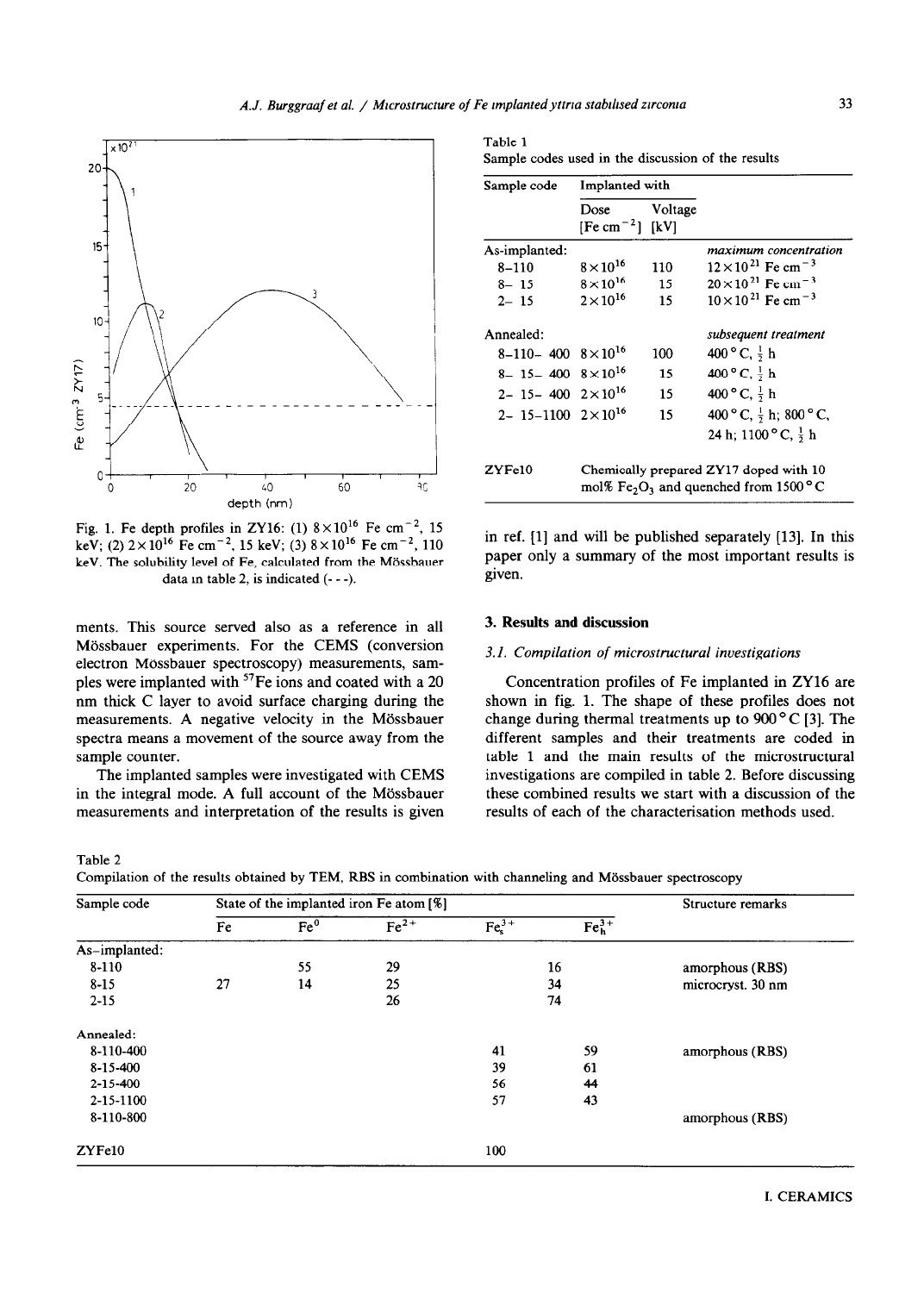## 3.2. *TEM results*

Samples implanted with a high dose (table 1, code 8-15) show in the as-implanted state the formation of a granular substructure within the original grains (fig. 2) which is due to recrystallisation. The original grain boundaries become somewhat blurred and a substructure of small crystallites with a diameter of 30 nm is observable (note: original grain size  $\geq 0.5$   $\mu$ m). This granular substructure is not present in the unimplanted part of the sample.

Diffraction patterns from these grains show, in addition to the reflections of cubic ZY, also the reflections of  $Fe<sub>2</sub>O<sub>3</sub>$ . All reflections appear as diffuse rings which indicates that both the ZY and the  $Fe<sub>2</sub>O<sub>3</sub>$  are fine grained and randomly oriented. Dark field images of the Fe<sub>2</sub>O<sub>3</sub> reflections show that very fine grained Fe<sub>2</sub>O<sub>3</sub> precipitates  $(< 5$  nm) are dispersed through the matrix. A microdiffraction pattern of these precipitates is depicted in fig. 3 and it shows the (012) reflections of hematite superimposed on the typical reflections of ZY.

The effect of thermal treatments on the size of the  $Fe<sub>2</sub>O<sub>3</sub>$  precipitates has not as yet been investigated systematically. Preliminary results of treatments on 1100 ° C  $(\frac{1}{2}$  h) indicate a growth of the Fe<sub>2</sub>O<sub>3</sub> microprecipitates from a diameter of 5 to 10 nm.

#### 3.3. *RBS in combination with channeling*

The significant parameter in these experiments is  $\chi_i$ , which is the ratio of the backscattering yields of the aligned beam and of the randomly incident beam for the ion species i ( $i = Zr$ , Fe or O). A value of  $\chi_i = 1$ indicates complete randomisation of the sublattice of *i,*   $x_i$  < 1 indicates some ordering.

in the case of single crystalline ZY17 implanted with  $8 \times 10^{16}$  Fe cm<sup>-2</sup>, 110 keV and annealed at 400 °C



Fig. 2. TEM picture of ZY17 implanted with  $8 \times 10^{16}$  Fe  $cm^{-2}$ , 15 keV. The granular substructure within the original grains is clearly visible.



Fig. 3. Microdiffraction pattern obtained from the edge of an Fe implanted ZY crystal. It shows the superposition of diffraction spots of  $Fe<sub>2</sub>O<sub>3</sub>$  and ZY.

(sample: 8-110-400, table 1), values of  $\chi_{Z_r} = 0.9$  were measured 15-23 nm below the surface and this is the area with maximum radiation damage (fig. 4). Ap-



Fig. 4. Random (1) and  $\langle 110 \rangle$  aligned (2) RBS spectrum of a Fe implanted  $(8 \times 10^{16} \text{ Fe cm}^{-2}$ , 110 keV) ZY17 single crystal after annealing at 400 °C for  $\frac{1}{2}$  h (scattering angle: 150 °; 24 keV/ch.).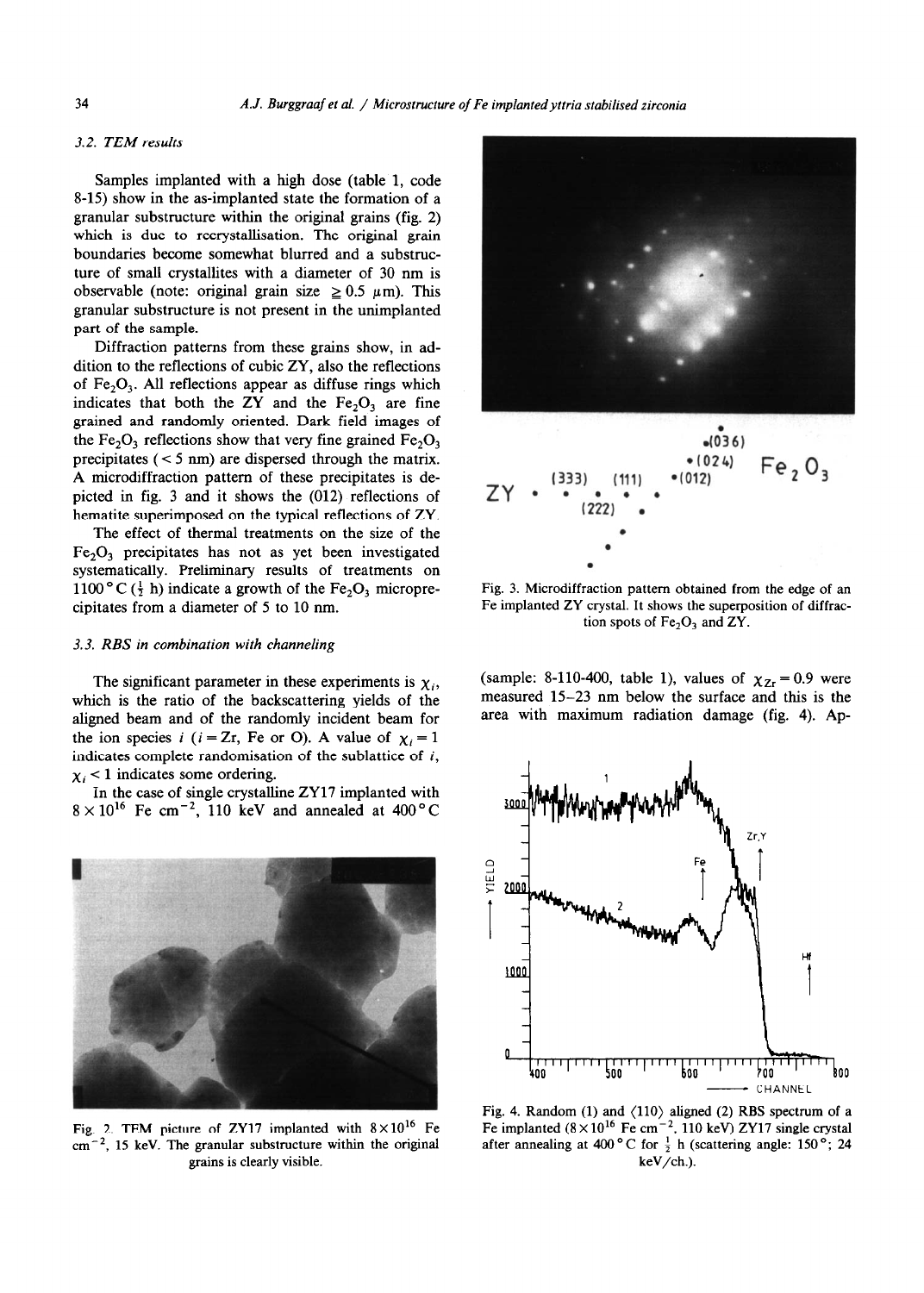proximately the same value of  $\chi_{Z_r}$  is measured for the ZY17 single crystal after annealing at  $800^{\circ}$  C.

Thus, according to RBS in combination with channeling, annealing in this temperature range apparently does not restore the ordering in the Zr sublattice. Together with the TEM results this can be explained in terms of recrystallisation of the single crystalline matrix in a random way.

This is in contrast to what has been measured for Yb implanted ZY17 single crystals [9]. The (111) crystal plane of an Yb implanted ZY17 single crystal shows an epitaxial growth of the implanted region after certain thermal treatments, and the Yb atoms are substitutionally incorporated in the Zr sublattice.

RBS experiments performed on polycrystalline ZY17 showed that the step height at the oxygen edge decreased after Fe implantation and again increased after oxidation at  $400^{\circ}$ C of the implanted specimen. These changes indicate the loss of oxygen during implantation and the occurrence of a redox process during the low temperature anneal treatment.

### 3.4. *Mijssbauer spectroscopy*

Transmission Mössbauer spectra were measured from chemically prepared ZYFelO "standard" materials with known Fe concentration and (micro)structure [l]. The Mössbauer spectrum consists of a strong doublet with an isomer shift (IS) and a quadrupole splitting (QS) of respectively 0.23 mm  $s^{-1}$  and 1.24 mm  $s^{-1}$ . Although the resolution of the spectrum is low, the slightly higher absorption at velocities of  $-4.3$  and 5.0 mm s<sup>-1</sup> indicate that another component is present as well. These peaks are part of a sextuplet originating from  $Fe<sub>2</sub>O<sub>3</sub>$ particles larger than 10 nm [14].

Conversion electron Mössbauer spectroscopy (CEMS) was applied to the  $57$ Fe implanted materials. First the CEMS spectra of the annealed samples will be discussed, since these samples have the closest resemblance to the chemically prepared ZYFe10 sample. A typical example of a CEMS spectrum of an annealed sample is shown in fig. 5. The computer fit of this spectrum yields an IS value comparable with that of ZYFelO, indicating that all of the iron is present in the  $Fe<sup>3+</sup>$  state. The same conclusion holds for the samples implanted with larger doses and annealed at low temperature. Computer fits with only one  $Fe<sup>3+</sup>$  site all yield curves with systematic deviations from the experimental curves. Therefore new fits were made assuming that two  $Fe<sup>3+</sup>$  components were present with slightly different QS values. These two components are called afterwards  $Fe<sub>8</sub><sup>3+</sup>$  and  $Fe<sub>1</sub><sup>3+</sup>$ . Using two  $Fe<sup>3+</sup>$  components, better fits were obtained. Moreover, all the spectra of annealed samples can now be described by a single set of parameters: the doublet  $Fe<sub>h</sub><sup>3+</sup>$  with IS and QS values of 0.24–0.25 mm s<sup>-1</sup> and 0.86–0.90 mm s<sup>-1</sup> respectivel



Fig. 5. CEMS spectrum of ZY17 implanted with  $8 \times 10^{16}$  Fe  $cm^{-2}$ , 15 keV annealed at 400 °C,  $\frac{1}{2}$  h (sample 8-15-400, table 1). The data are fitted with two components. (1)  $Fe<sub>h</sub><sup>3+</sup>$ ; (2)  $Fe<sub>s</sub><sup>3+</sup>$ ; (3) sum of (1) and (2).

and one doublet  $Fe<sub>s</sub><sup>3+</sup>$  with IS and QS values of 0.24–0.25 mm s<sup>-1</sup> and 1.43–1.48 mm s<sup>-1</sup>. The Fe<sub>s</sub> doublet is ascribed to  $Fe<sup>3+</sup>$  ions substitutionally incorporated for  $Zr^{4+}$  or  $Y^{3+}$  in the ZY lattice, and the Fe $_{h}^{3+}$ doublet is ascribed to very small  $Fe<sub>2</sub>O<sub>3</sub>$  precipitates  $(< 5$  nm). The Fe $_{h}^{3+}$  component is also found in MgO implanted with Fe [12] and it is explained by the occurrence of superparamagnetism in  $Fe<sub>2</sub>O<sub>3</sub>$  particles smaller than 10 nm [14,15]. The characteristic sextuplet representing magnetical  $Fe<sub>2</sub>O<sub>3</sub>$  reduces to a double with QS values of 0.78 mm  $s^{-1}$  when the Fe<sub>2</sub>O<sub>3</sub> is very finely dispersed [14]. In MgO the observed QS value for these  $Fe<sub>2</sub>O<sub>3</sub>$  particles was 0.89 mm s<sup>-1</sup> [2], which is in good agreement with the QS values of  $Fe<sub>b</sub><sup>3+</sup>$  observed in our work on ZY.

Finally a typical spectrum of an as-implanted specimen (8-15, table 1) is shown in fig. 6. In comparison to the Mossbauer spectrum depicted in fig. 5 two additional doublets and an additional sextuplet were observed. The doublet with IS and QS values of 0.91 and 2.01 mm  $s^{-1}$  respectively has been ascribed to  $Fe^{2+}$  and the doublet with  $IS = -0.07$  and  $QS = 0.45$  mm s<sup>-1</sup> was ascribed to iron dimers [12]. The additional sextuplet was ascribed to relatively large iron particles.

Annealing of the as-implanted samples at relatively low temperatures ( $T = 300-400$  °C) results in a rapid oxidation of iron to  $Fe<sup>3+</sup>$ . This is in agreement with the observed increase in the oxygen content (RBS) and with the strong changes in electrical properties [10].

The relative abundance of each iron oxidation form has been calculated from the surface under the peaks in the spectra and is represented in table 2. Using this relative abundance together with the Fe depth profiles determined by RBS, a "solubility" level of implanted iron of  $(4-5) \times 10^{21}$  Fe cm<sup>-3</sup> could be calculated (see fig. 1). This is about the same as found in the chemically prepared samples and is considerably larger than